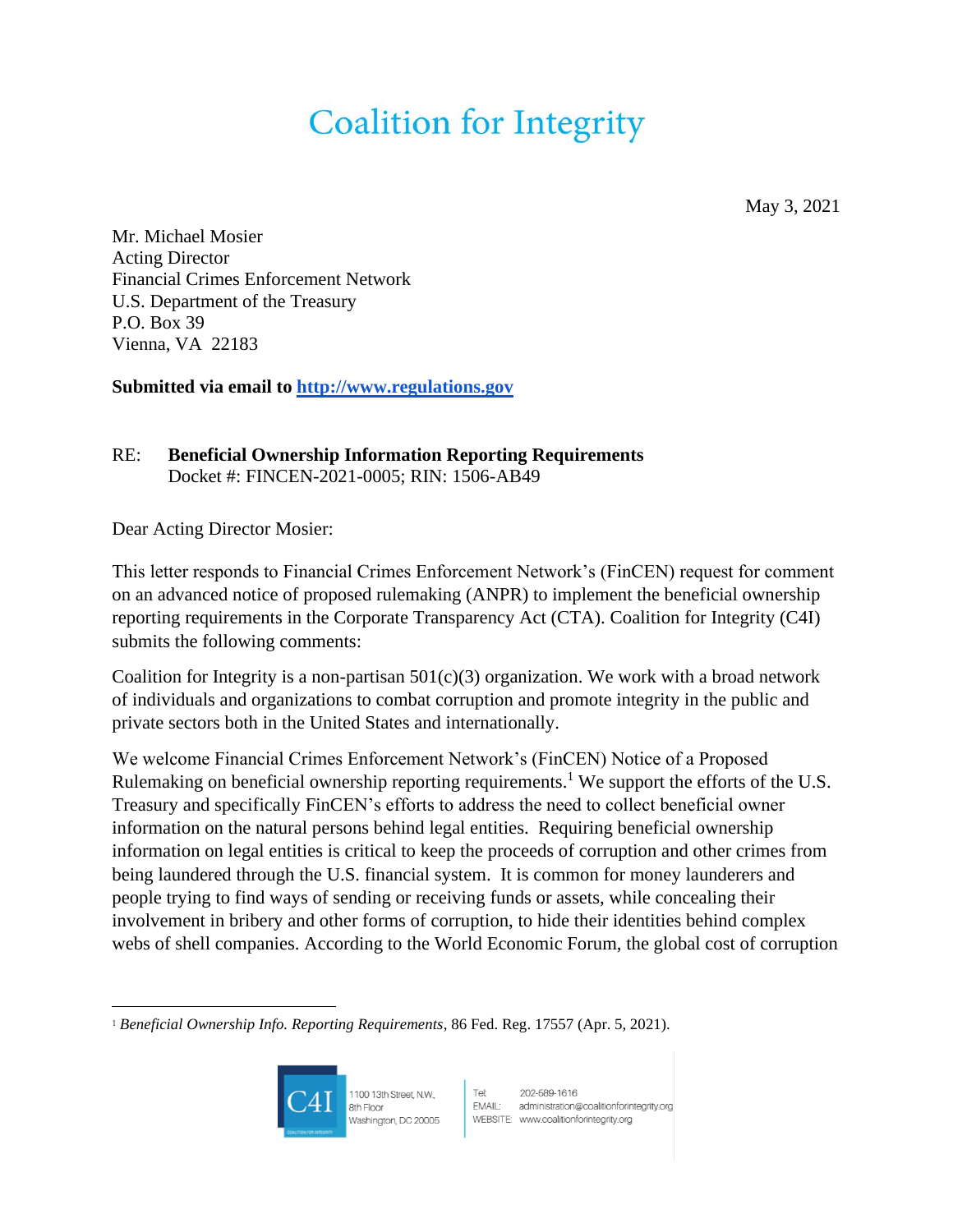is at least \$2.6 trillion, or 5 percent of the global gross domestic product  $(GDP)^2$ , and according to the World Bank, businesses and individuals pay more than \$1 trillion in bribes every year.<sup>3</sup> Often shell companies are used to steal these public funds and the culprits mask their true identities such that the beneficial owner is not known.

**3)The CTA defines the "beneficial owner" of an entity, subject to certain exceptions, as "an individual who, directly or indirectly, through any contract, arrangement, understanding, relationship, or otherwise" either "exercises substantial control over the entity" or "owns or controls not less than 25 percent of the ownership interests of the entity." Is this definition, including the specified exceptions, sufficiently clear, or are there aspects of this definition and specified exceptions that FinCEN should clarify by regulation?**

The CTA's definition of "beneficial owner" is sufficiently clear and is in line with international best practices such as the definition of beneficial owner by the Financial Action Task Force (FATF), the global money laundering, and terrorist financing watchdog which sets international standards that aim to prevent these illegal activities and the harm they cause to society.

FATF defines beneficial owner as: the natural person(s) who ultimately owns or controls a customer and/or the natural person on whose behalf a transaction is being conducted. It also includes those persons who exercise ultimate effective control over a legal person or arrangement.<sup>4</sup> We believe that the CTA's definition of beneficial owner is clear, in line with international standards, and should be adopted without changes.

a. **To what extent should FinCEN's regulatory definition of beneficial owner in this context be the same as, or similar to, the current CDD rule's definition or the standards used to determine who is a beneficial owner under 17 CFR §240.13d-3 adopted under the Securities Exchange Act of 1934?**

<sup>3</sup> Daniel Kaufmann, *The Cost of Corruption,* WORLD BANK (2004), [http://www1.worldbank.org/publicsector/anticorrupt/fp\\_summer97.pdf.](http://www1.worldbank.org/publicsector/anticorrupt/fp_summer97.pdf) *See also,* Mario Marcel, *Illicit Financial Flows: A Wake-Up Call to Action,* WORLD BANK BLOG, (Oct. 27, 2014), [https://blogs.worldbank.org/governance/illicit-financial-flows-wake-call-action.](https://blogs.worldbank.org/governance/illicit-financial-flows-wake-call-action)

<sup>4</sup> FATF, *Int'l Standards on Combating Money Laundering and the Fin. of Terrorism & Proliferation*, FATF, Paris, France, (2012-2020), at 117, [https://www.fatf-gafi.org/media/fatf/documents/recommendations/pdfs/FATF](https://www.fatf-gafi.org/media/fatf/documents/recommendations/pdfs/FATF%20Recommendations%202012.pdf)  [Recommendations 2012.pdf.](https://www.fatf-gafi.org/media/fatf/documents/recommendations/pdfs/FATF%20Recommendations%202012.pdf)



<sup>2</sup> World Economic Forum, *Corruption is costing the global economy \$3.6 trillion dollars every year,* WEFORUM, (Dec. 13, 2018), [https://www.weforum.org/agenda/2018/12/the-global-economy-loses-3-6-trillion-to-corruption](https://www.weforum.org/agenda/2018/12/the-global-economy-loses-3-6-trillion-to-corruption-each-year-says-u-n)[each-year-says-u-n.](https://www.weforum.org/agenda/2018/12/the-global-economy-loses-3-6-trillion-to-corruption-each-year-says-u-n)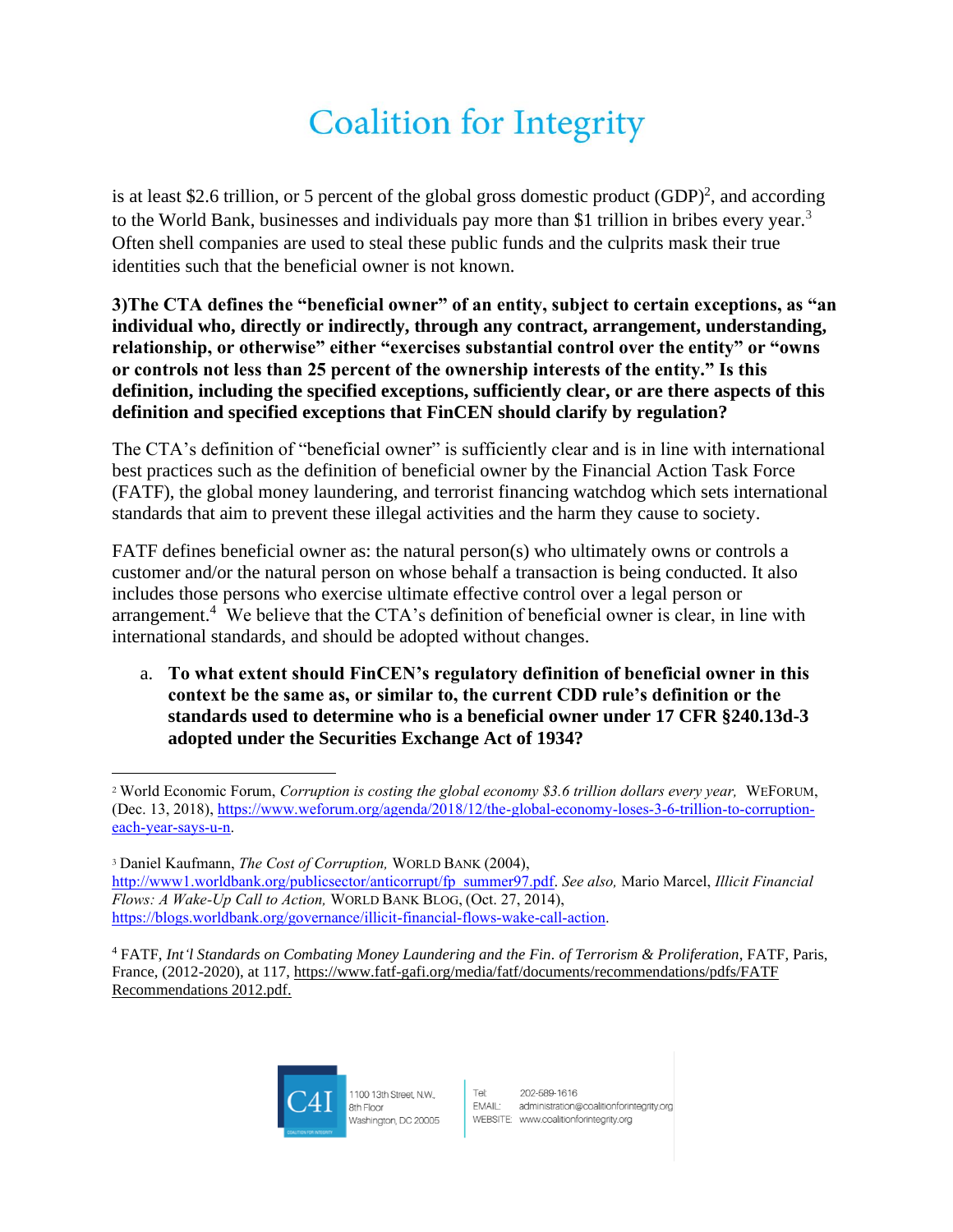CTA includes a statutory definition of beneficial owner and is the result of several years of bipartisan negotiations with input from several stakeholders (including financial institutions, law enforcement, and Secretaries of State). Hence, Treasury should conform the CDD rule to the CTA's beneficial owner definition. The CTA also plainly requires the Treasury rule to replace the CDD definition with the definition in the new CTA statute. The SEC definition is restricted to beneficial owners of publicly traded corporations. The CTA specifically exempts publicly traded corporations and hence FinCEN cannot use the SEC definition of beneficial owners which is mainly intended to help the investing public and securities regulators and addresses corporate control issues.<sup>5</sup> Further, the CTA requires the collection of beneficial owners in a non-public database by FinCEN and the beneficial owners for the SEC regulation are publicly available.

- b. **Should FinCEN define either or both of the terms "own" and "control" with respect to the ownership interests of an entity? If so, should such a definition be drawn from or based on an existing definition in another area, such as securities law or tax law?**
- c. **Should FinCEN define the term "substantial control"? If so, should FinCEN define "substantial control" to mean that no reporting company can have more than one beneficial owner who is considered to be in substantial control of the company, or should FinCEN define that term to make it possible that a reporting company may have more than one beneficial owner with "substantial control"?**

FinCEN does not need to define the terms because the CTA provides a definition. It defines a 'beneficial owner' of a reporting company as an individual who, directly or indirectly – through any contract, arrangement, understanding, relationship, or otherwise – exercises substantial control over the entity or owns or controls no less than 25% of the ownership interests of the entity.

There are few important issues that the implementing rules should clarify:

- The rule should require entities to name every individual (not just one) who meets the statute's ownership or substantial control criteria.
- Even if no individual meets the 25 percent ownership threshold, the registry filing must identify the human beings who exercise substantial control over the entity. Entities should not be allowed to make filings that fail to name any individual as a beneficial owner.

<sup>5</sup> 17 C.F.R. § 240.13d-3 (2011).



1100 13th Street, N.W., 8th Floor Washington, DC 20005 Tel: 202-589-1616<br>EMAIL: administration@coalitionforintegrity.org WEBSITE: www.coalitionforintegrity.org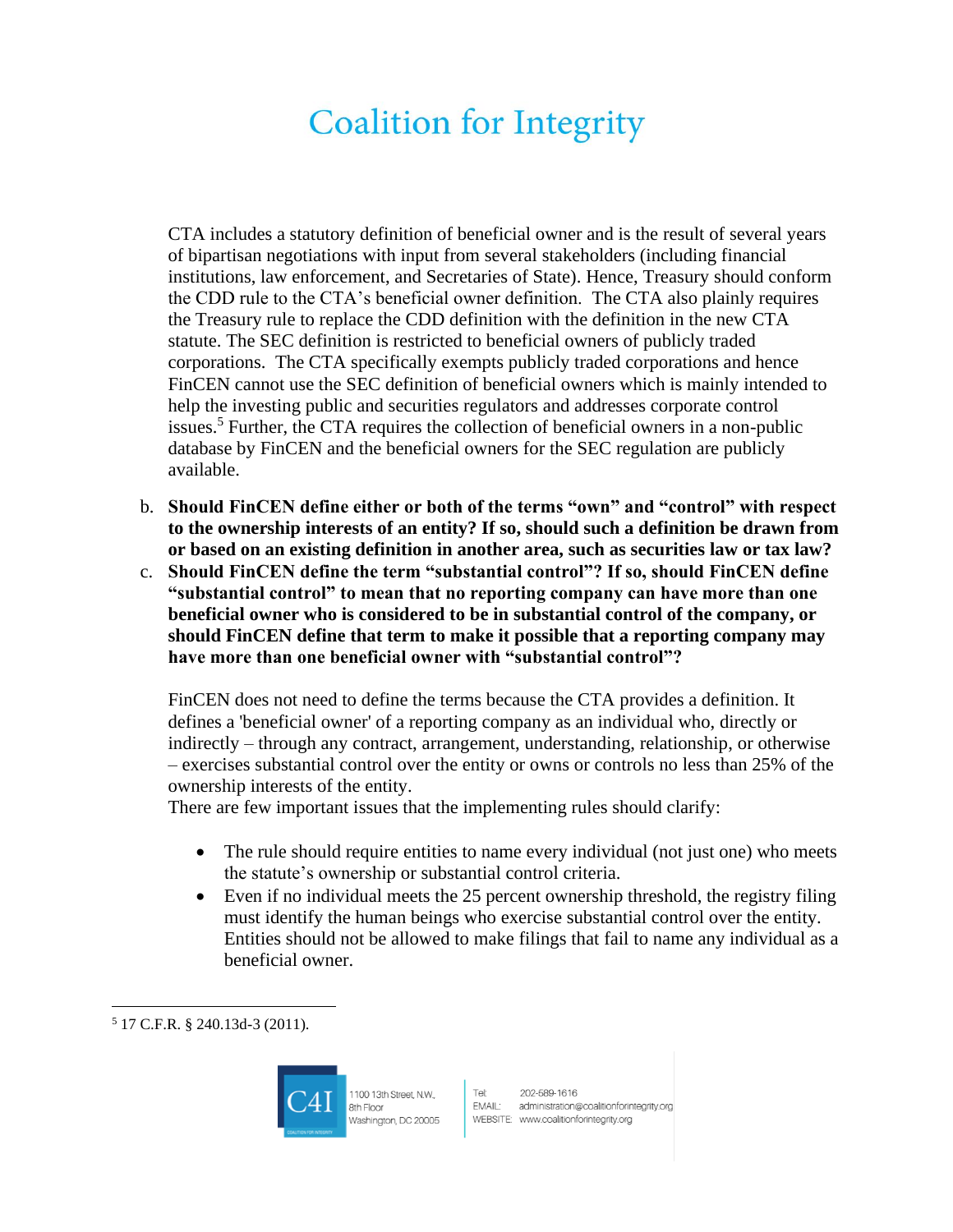- Rather than defining substantial control which may lead to a check the box exercise, FinCEN should provide guidance on substantial control which could include the following:
	- o holding the right to appoint or remove a majority of the board of directors.
	- o exercising significant influence or control over the company such as being able to make personnel decisions, investment decisions, being a signatory on a bank account.
	- o deriving economic benefits from a company

#### **6) The CTA contains numerous defined exemptions from the definition of "reporting company." Are these exemptions sufficiently clear, or are there aspects of any of these definitions that FinCEN should clarify by regulation?**

FinCEN should not expand exemptions beyond the 23 exemptions expressly identified in the legislation. The exemptions should be narrowly interpreted because the congressional intent for these exemptions was that several of the entities that fall under the categories already report ownership information to the Government.

Below are some of our recommendations on how to interpret the exemptions for high-risk entities.

#### **Subsidiaries**:

• To qualify for the exemption, subsidiaries should be interpreted as "wholly owned" and not by a percentage base of ownership.

#### **Grandfathered" dormant companies**:

- The exemption is available only to an entity "that is not engaged in active business."
- Ensure the exemption is tightly defined to companies in existence at least 1 year before CTA passage; that are not conducting business activity (the exemption can be claimed only by dormant companies that pre-date the law by at least a year, and not by companies formed just before the law's enactment or just after it).
- The rules should clarify that if a dormant company is owned to any extent (either directly or indirectly) by a foreign individual or entity, it falls outside the scope of the exemption.
- The rules should clarify the criteria which limit the availability of the exemption to companies that have "not, in the preceding 12-month period, experienced a change in ownership or sent or received funds in an amount greater than \$1,000."
- The rules should clarify the criteria limiting the availability of this exemption to companies that do not "hold any kind or type of assets, including an ownership interest in any corporation, limited liability company, or other similar entity."



1100 13th Street, N.W., 8th Floor Washington, DC 20005 Tel: 202-589-1616<br>EMAIL: administration@coalitionforintegrity.org WEBSITE: www.coalitionforintegrity.org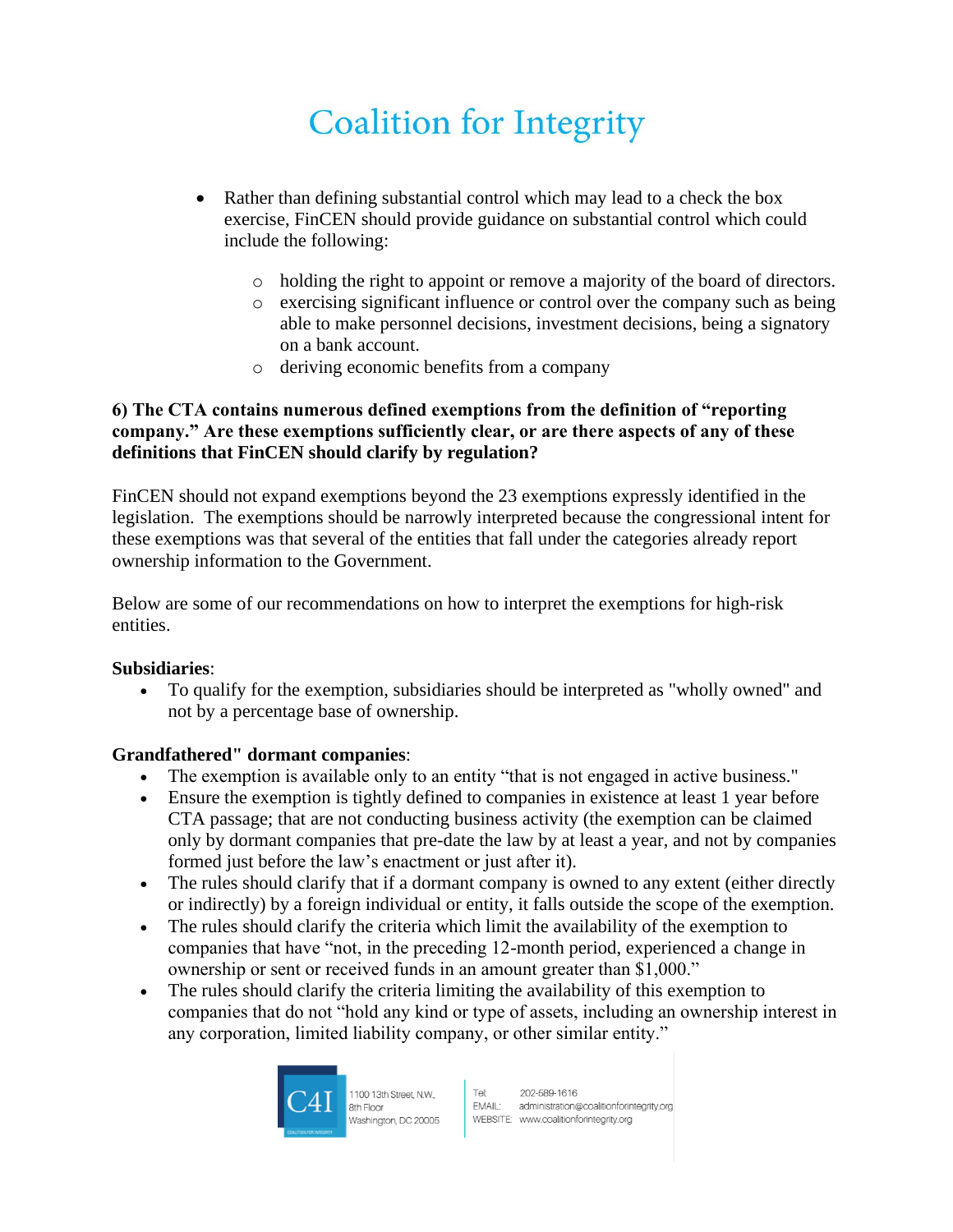• Finally, as soon as a formerly dormant company becomes active, it should be required to file its beneficial ownership information in an expeditious timeframe.

#### **Money Transmitting Businesses (MTB)**

Every MTB is already required to register with Treasury.

- Therefore, all MTBs claiming this exemption should provide links to their Treasury registration.
- Also, consider amending FinCEN's MTB registration form to require listing of a beneficial owner, or at least a natural person. Currently, MTBs are only required to disclose their "owner or controlling person," FinCEN's definition of which varies depending on the MTB's legal form. There is no limitation preventing MTBs from naming another legal entity. Updating FinCEN's form would provide clarity in the "ownership" definition and bring the definition into better alignment with international standards.

### **Pooled Investment Vehicles (PIV)**:

This category includes hedge funds, private equity funds, venture capital funds which pose significant money laundering risks. A leaked bulletin prepared by the U.S. Federal Bureau of Investigation in May 2020 states that firms in the nearly \$10-trillion private investment funds industry are being used as vehicles for laundering money at scale.<sup>6</sup>

- CTA exempts only pooled investment vehicles that are "operated or advised" by certain financial institutions. FinCEN should suggest that regulators require financial institutions to provide a list of any PIVs which they are operating or advising, and which claim to be exempt from the CTA's disclosure obligations.
- The investment adviser should provide the "legal name" of the PIV in the publicly available Form ADV that the investment adviser is required to file with the SEC.
- Financial institutions should be applying enhanced due diligence measures to the PIV including diligence on the identities of its largest investors and the sources of their funds.

<sup>6</sup> Timothy Lloyd, *FBI concerned over laundering risks in private equity, hedge funds -leaked document,* REUTERS (July 14, 2020), [https://www.reuters.com/article/bc-finreg-fbi-laundering-private-equity/fbi-concerned-over](https://www.reuters.com/article/bc-finreg-fbi-laundering-private-equity/fbi-concerned-over-laundering-risks-in-private-equity-hedge-funds-leaked-document-idUSKCN24F1TP)[laundering-risks-in-private-equity-hedge-funds-leaked-document-idUSKCN24F1TP;](https://www.reuters.com/article/bc-finreg-fbi-laundering-private-equity/fbi-concerned-over-laundering-risks-in-private-equity-hedge-funds-leaked-document-idUSKCN24F1TP) *See also* Neil Weinberg, *Hedge Funds Risk Biden-Era End to Money-Laundering Loophole,* BLOOMBERG (Feb. 5, 2020), [https://www.bloomberg.com/news/articles/2021-02-05/hedge-funds-risk-biden-era-closing-of-money-laundering](https://www.bloomberg.com/news/articles/2021-02-05/hedge-funds-risk-biden-era-closing-of-money-laundering-loophole)[loophole.](https://www.bloomberg.com/news/articles/2021-02-05/hedge-funds-risk-biden-era-closing-of-money-laundering-loophole)

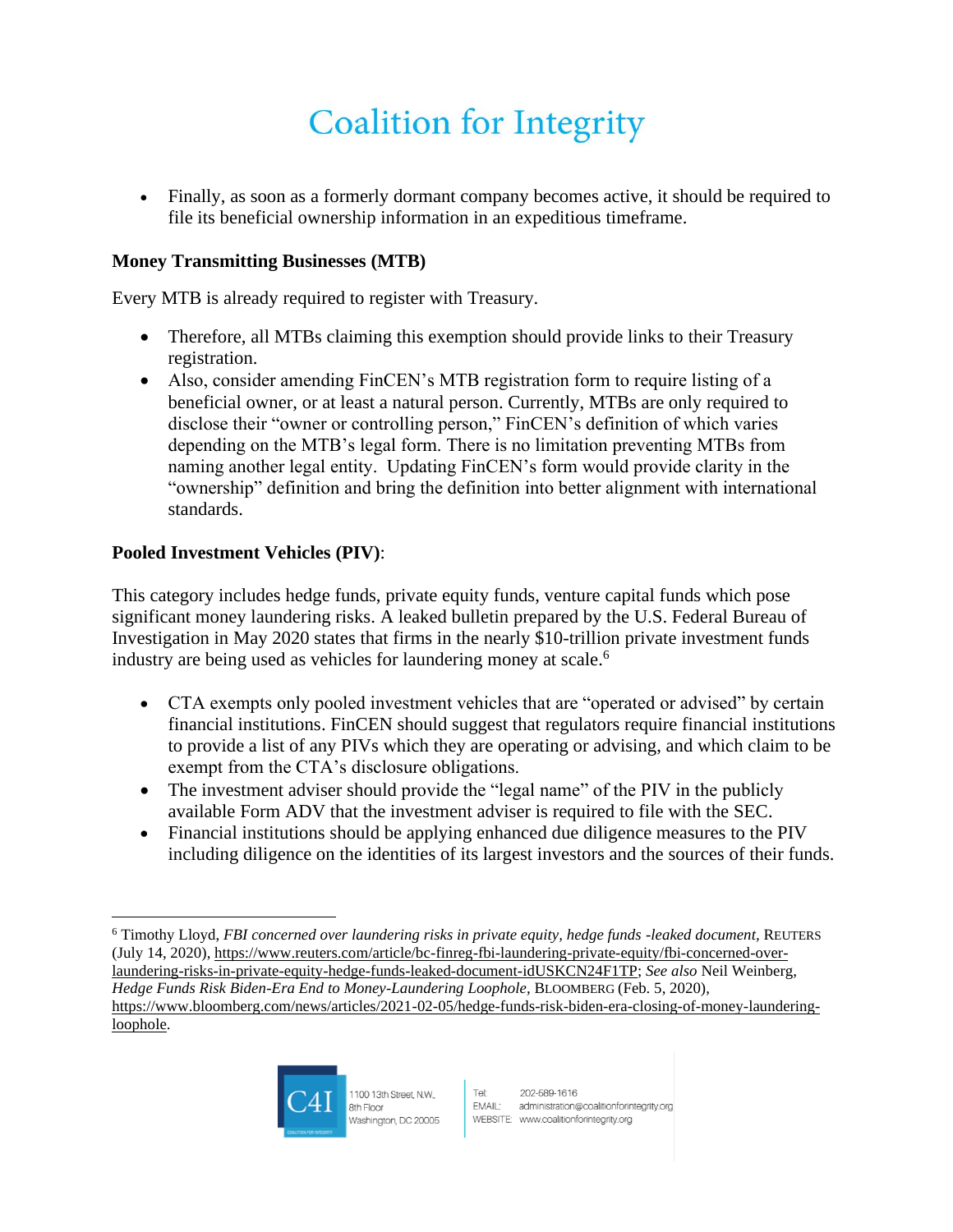• FinCEN should revisit, strengthen, and finalize the rule it proposed in 2015, that prescribed minimum standards for anti-money laundering programs for all registered investment advisers. 7

### *SECURITY AND USE OF BENEFICIAL OWNERSHIP AND APPLICANT INFORMATION*

**32)When a state, local, or tribal law enforcement agency requests beneficial ownership information pursuant to an authorization from a court of competent jurisdiction to seek the information in a criminal or civil investigation, how, if at all, should FinCEN authenticate or confirm such authorization?**

**33) Should FinCEN provide a definition or criteria for determining whether a court has "competent jurisdiction" or has "authorized" such an order? If so, what definition or criteria would be appropriate?**

**35) How can FinCEN make beneficial ownership information available to financial institutions with CDD obligations so as to make that information most useful to those financial institutions?**

Investigating cases of corrupt officials requires law enforcement to have timely access to beneficial ownership information. Therefore, FinCEN's implementing rules should ensure timely and effective access. This is also required by FATF standards.<sup>8</sup>

The implementing rules should make clear that the CTA provides access to a wide cross-section of federal agency personnel engaged in civil, criminal, tax, administrative, national security, or intelligence activities to enforce federal law.

The CTA already includes extensive protocols that state, local, and tribal agencies must follow to access any registry information. Each agency has to enter into an agreement with the Treasury Secretary, establish formal procedures for making requests to access the registry and securing



<sup>7</sup> *Fin. Crimes Enforcement Network: Anti-Money Laundering Program and Suspicious Activity Report Filing Requirements for Registered Investment Advisors*, 80 Fed. Reg. 52680 (Sept. 1, 2015) (Notice of Proposed Rule). [https://www.fincen.gov/sites/default/files/shared/1506-AB10\\_FinCEN\\_IA\\_NPRM.pdf.](https://www.fincen.gov/sites/default/files/shared/1506-AB10_FinCEN_IA_NPRM.pdf)

<sup>8</sup> FATF, *Int'l Standards on Combating Money Laundering and the Fin. of Terrorism & Proliferation*, FATF, Paris, France, (2012-2020), at 93, [https://www.fatf-gafi.org/media/fatf/documents/recommendations/pdfs/FATF](https://www.fatf-gafi.org/media/fatf/documents/recommendations/pdfs/FATF%20Recommendations%202012.pdf)  [Recommendations 2012.pdf.](https://www.fatf-gafi.org/media/fatf/documents/recommendations/pdfs/FATF%20Recommendations%202012.pdf)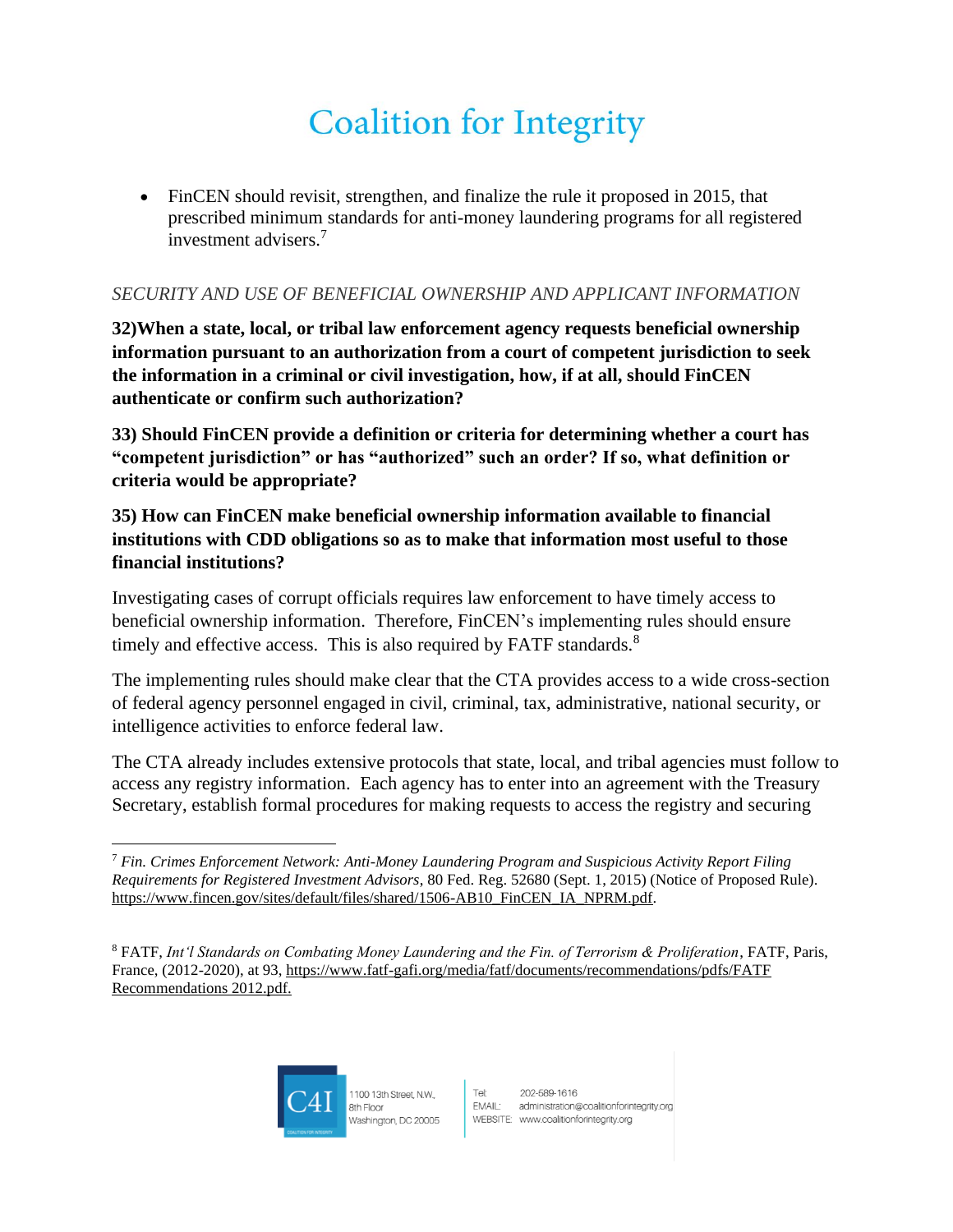registry information, train its personnel to use the registry, require its personnel to certify each time they access the registry that they are "directly engaged in an authorized investigation or activity" and their "duties or responsibilities require such access," and conduct annual audits to confirm agency compliance with the statutory protocols. Imposing an extensive FinCEN authentication process would inevitably slow down access to the registry and thereby impede the important investigations, prosecutions, and civil enforcement proceedings conducted by those agencies.

The rule should clarify that a "court of competent jurisdiction" includes any federal, regional, state, local, municipal, tribal, or territorial court that has actual or potential jurisdiction over the matter being examined by the agency seeking authorization to obtain information from the registry.

The rule should make clear that "any officer" includes any person involved with court administration, including a judge, magistrate, clerk, bailiff, sheriff, or other full or part-time court personnel.

The rule should also make clear that federal, state, local, and tribal agency personnel engaged in law enforcement activities may access registry information when they have an official case as well as when they are conducting initial inquiries, preliminary investigations, analyses, and where relevant intelligence reviews, and national security inquiries.

The rules should ensure that financial institutions once they have received customer consent, have timely and appropriate access to the registry to be able to support their customer due diligence and AML obligations. The access should include the beneficial ownership information for the relevant reporting entity, all of the applicant information for the reporting entity, information about any other entity with which each beneficial owner is associated, information about any other entity with which the applicant is associated, and information about any other entity (including affiliates and subsidiaries) with which the reporting company is associated.

The database should also be searchable in various ways including by beneficial owner, by applicant, by entity, by address, by FinCEN identifier, and more.

The registry should be designed to have machine-readable data that can be easily searched and analyzed. This would be useful to law enforcement and regulators to apply data analytics to identify suspicious patterns.



1100 13th Street, N.W. 8th Floor Washington, DC 20005 Tel: 202-589-1616<br>EMAIL: administration@coalitionforintegrity.org WEBSITE: www.coalitionforintegrity.org